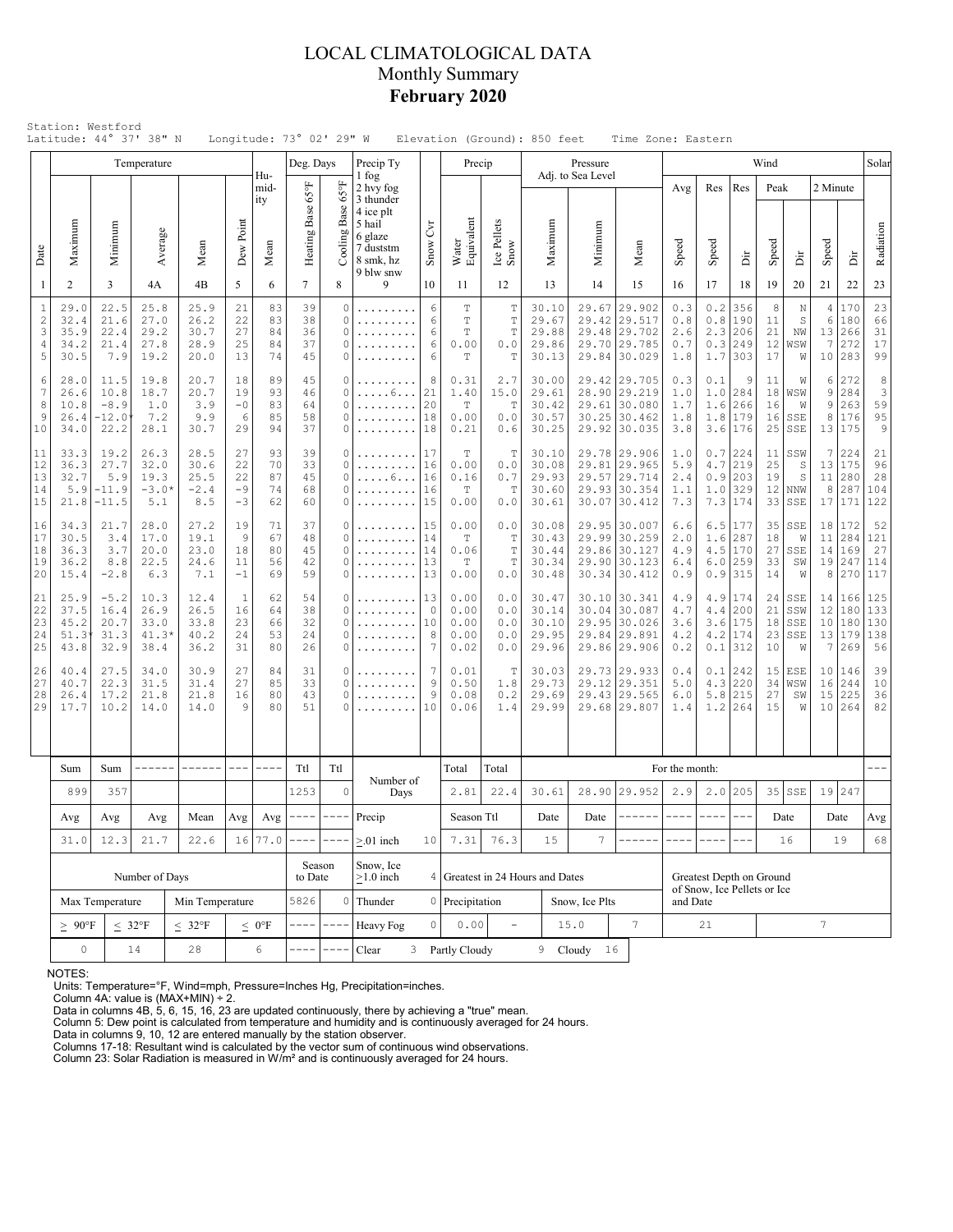# OBSERVATIONS AT 3-HOUR INTERVALS **February 2020: Westford**

|                                              |                                              |                                                                                 |                                                              |                                              |                                              |                                              |                                                                                                | Wind                                                                                                |                                                                             |                                                           |                                                                                 |                                                              |                                                                |                                                                                    |                                                 |                                                  | Wind                                                                              |                                                  |                                                                    |                                                                           |                                                              |                                                     |                                                                               |                                                          |                                                           | Wind                                                                                        |                                                                                                           |
|----------------------------------------------|----------------------------------------------|---------------------------------------------------------------------------------|--------------------------------------------------------------|----------------------------------------------|----------------------------------------------|----------------------------------------------|------------------------------------------------------------------------------------------------|-----------------------------------------------------------------------------------------------------|-----------------------------------------------------------------------------|-----------------------------------------------------------|---------------------------------------------------------------------------------|--------------------------------------------------------------|----------------------------------------------------------------|------------------------------------------------------------------------------------|-------------------------------------------------|--------------------------------------------------|-----------------------------------------------------------------------------------|--------------------------------------------------|--------------------------------------------------------------------|---------------------------------------------------------------------------|--------------------------------------------------------------|-----------------------------------------------------|-------------------------------------------------------------------------------|----------------------------------------------------------|-----------------------------------------------------------|---------------------------------------------------------------------------------------------|-----------------------------------------------------------------------------------------------------------|
| Hour                                         | Sunshine                                     | Pressure                                                                        | Rainfall<br>rate                                             | Temperature                                  | Dew Point                                    | Humidity                                     | Direction                                                                                      | Speed                                                                                               | Gust                                                                        | Sunshine                                                  | Pressure                                                                        | Rainfall<br>rate                                             | Temperature                                                    | Dew Point                                                                          | Humidity                                        | Direction                                        | Speed                                                                             | Gust                                             | Sunshine                                                           | Pressure                                                                  | Rainfall<br>rate                                             | Temperature                                         | Dew Point                                                                     | Humidity                                                 | Direction                                                 | Speed                                                                                       | Gust                                                                                                      |
|                                              |                                              |                                                                                 |                                                              | FEB 01                                       |                                              |                                              |                                                                                                |                                                                                                     |                                                                             |                                                           |                                                                                 |                                                              | FEB 02                                                         |                                                                                    |                                                 |                                                  |                                                                                   |                                                  |                                                                    |                                                                           |                                                              | FEB 03                                              |                                                                               |                                                          |                                                           |                                                                                             |                                                                                                           |
| 00<br>03<br>06<br>09<br>12<br>15<br>18<br>21 | 0<br>0<br>0<br>39<br>114<br>47<br>0<br>0     | 30.10<br>30.04<br>30.01<br>30.00<br>29.93<br>29.83<br>29.78<br>29.73            | 0.00<br>0.00<br>0.00<br>0.00<br>0.00<br>0.00<br>0.00<br>0.00 | 29<br>28<br>27<br>26<br>26<br>26<br>25<br>24 | 23<br>22<br>23<br>22<br>22<br>20<br>20<br>20 | 78<br>77<br>85<br>87<br>82<br>78<br>81<br>88 | 18<br>$17$<br>17<br>0 <sub>0</sub><br>35<br>35<br>35<br>35                                     | 1<br>$\circ$<br>0<br>$\overline{\mathbf{c}}$<br>$\overline{c}$<br>$\circ$<br>$\circ$<br>$\mathbf 0$ | 4<br>$\mathbb O$<br>$\mathbb O$<br>$\frac{3}{5}$<br>3<br>$\circ$<br>$\circ$ | 0<br>0<br>0<br>171<br>225<br>195<br>0<br>0                | 29.67<br>29.61<br>29.57<br>29.55<br>29.49<br>29.43<br>29.45<br>29.47            | 0.00<br>0.00<br>0.00<br>0.00<br>0.00<br>0.00<br>0.00<br>0.00 | 23<br>22<br>22<br>25<br>28<br>31<br>28<br>28                   | 20<br>20<br>20<br>20<br>22<br>23<br>23<br>24                                       | 90<br>90<br>91<br>81<br>79<br>72<br>81<br>84    | 35<br>35<br>35<br>35<br>23<br>19<br>15<br>17     | 0<br>0<br>0<br>0<br>1<br>$\mathbf 1$<br>0<br>5                                    | 0<br>0<br>0<br>0<br>4<br>6<br>0<br>8             | 0<br>0<br>0<br>88<br>102<br>16<br>0<br>0                           | 29.48<br>29.54<br>29.61<br>29.67<br>29.70<br>29.72<br>29.81<br>29.88      | 0.00<br>0.00<br>0.00<br>0.00<br>0.00<br>0.00<br>0.00<br>0.00 | 26<br>26<br>26<br>30<br>35<br>35<br>35<br>35        | 23<br>24<br>24<br>26<br>29<br>30<br>29<br>28                                  | 88<br>92<br>93<br>85<br>78<br>84<br>77<br>76             | <sub>1</sub> 18<br>18<br>18<br>17<br>19<br>22<br>22<br>26 | $\mathbf{1}$<br>0<br>$\overline{\mathbf{c}}$<br>6<br>4<br>$\sqrt{4}$<br>4<br>$\overline{c}$ | 4<br>$\mathbb O$<br>$\sqrt{4}$<br>$\begin{array}{c} 14 \\ 9 \end{array}$<br>14<br>$1\,1$<br>9             |
|                                              |                                              |                                                                                 |                                                              | FEB 04                                       |                                              |                                              |                                                                                                |                                                                                                     |                                                                             |                                                           |                                                                                 |                                                              | FEB 05                                                         |                                                                                    |                                                 |                                                  |                                                                                   |                                                  |                                                                    |                                                                           |                                                              | FEB 06                                              |                                                                               |                                                          |                                                           |                                                                                             |                                                                                                           |
| 00<br>03<br>06<br>09<br>12<br>15<br>18<br>21 | 0<br>$\mathbb O$<br>26<br>86<br>58<br>0<br>0 | 0, 29.86<br>29.82<br>29.79<br>29.77<br>29.73<br>29.72<br>29.79<br>29.82         | 0.00<br>0.00<br>0.00<br>0.00<br>0.00<br>0.00<br>0.00<br>0.00 | 29<br>24<br>23<br>29<br>32<br>34<br>29<br>30 | 26<br>23<br>22<br>24<br>26<br>28<br>25<br>25 | 89<br>93<br>95<br>81<br>78<br>79<br>87<br>81 | 26<br>06<br>06<br>04<br>05<br>19<br>20<br>25                                                   | 0<br>$\circ$<br>0<br>0<br>$\circ$<br>$\circ$<br>0<br>$\overline{2}$                                 | 0<br>0<br>0<br>3<br>$\mathbb O$<br>6<br>$\circ$<br>10                       | 0<br>$\circ$<br>$\mathbf 0$<br>98<br>464<br>158<br>0<br>0 | 29.85<br>29.88<br>29.96<br>30.08<br>30.09<br>30.11<br>30.10<br>30.07            | 0.00<br>0.00<br>0.00<br>0.00<br>0.00<br>0.00<br>0.00<br>0.00 | 30<br>28<br>24<br>21<br>21<br>23<br>14<br>8                    | 23<br>19<br>19<br>17<br>10<br>10<br>6<br>$\overline{4}$                            | 75<br>69<br>81<br>84<br>61<br>57<br>72<br>84    | 27<br>27<br>26<br>30<br>27<br>01<br>01<br>01     | 1<br>4<br>3<br>3<br>$\,1$<br>$\circ$<br>0<br>0                                    | 12<br>10<br>10<br>10<br>11<br>5<br>0<br>0        | 0<br>0<br>0<br>18<br>28<br>11<br>0<br>0                            | 30.00<br>29.93<br>29.87<br>29.79<br>29.69<br>29.61<br>29.59<br>29.51      | 0.00<br>0.00<br>0.00<br>0.00<br>0.00<br>0.00<br>0.00<br>0.00 | 12<br>15<br>17<br>21<br>25<br>28<br>22<br>20        | 7<br>10<br>15<br>19<br>22<br>25<br>20<br>18                                   | 83<br>79<br>90<br>90<br>90<br>90<br>91<br>94             | 01<br>01<br>04<br>03<br>01<br>01<br>27<br>27              | 0<br>0<br>2<br>0<br>0<br>0<br>3<br>0                                                        | 0<br>$\mathbb O$<br>6<br>$\begin{matrix} 1 \\ 0 \end{matrix}$<br>$\mathbb O$<br>$\epsilon$<br>$\mathbb O$ |
|                                              | FEB 07                                       |                                                                                 |                                                              |                                              |                                              |                                              |                                                                                                |                                                                                                     |                                                                             |                                                           |                                                                                 | FEB 08                                                       |                                                                |                                                                                    |                                                 |                                                  |                                                                                   |                                                  |                                                                    |                                                                           | FEB 09                                                       |                                                     |                                                                               |                                                          |                                                           |                                                                                             |                                                                                                           |
| 00<br>03<br>06<br>09<br>12<br>15<br>18<br>21 | $\circ$<br>0<br>11<br>5<br>9<br>0<br>0       | 0, 29.42<br>29.34<br>29.24<br>29.15<br>28.97<br>28.94<br>29.19<br>29.43         | 0.00<br>0.00<br>0.00<br>0.00<br>0.00<br>0.00<br>0.00<br>0.00 | 24<br>25<br>26<br>23<br>23<br>19<br>17<br>16 | 22<br>23<br>25<br>21<br>21<br>17<br>15<br>13 | 95<br>94<br>95<br>93<br>92<br>92<br>91<br>91 | 27<br>28<br>27<br>30<br>26<br>27<br>29<br>28                                                   | 0<br>0<br>$\circ$<br>0<br>$\circ$<br>$\circ$<br>0<br>5                                              | 0<br>3<br>$\circ$<br>$\mathbb O$<br>$\mathbb O$<br>$\circ$<br>$\circ$<br>9  | 0<br>$\mathbf 0$<br>0<br>18<br>251<br>239<br>0<br>0       | 39.61  <br>29.76<br>29.89<br>30.02<br>30.10<br>30.19<br>30.28<br>30.38          | 0.00<br>0.00<br>0.00<br>0.00<br>0.00<br>0.00<br>0.00<br>0.00 | 11<br>8<br>3<br>3<br>10<br>10<br>$1\,$<br>-6                   | 8<br>5<br>$-0$<br>$-1$<br>5<br>$\overline{4}$<br>$-4$<br>$-9$                      | 88<br>87<br>85<br>84<br>81<br>77<br>80<br>84    | 28 ر<br>27<br>26<br>25<br>29<br>31<br>32<br>32   | 5<br>1<br>$\overline{c}$<br>5<br>$\overline{\mathcal{L}}$<br>$\,1$<br>0<br>0      | 13<br>7<br>7<br>9<br>9<br>4<br>$\mathbf{2}$<br>0 | 0<br>0<br>0<br>53<br>392<br>216<br>0<br>0                          | 30.42<br>30.46<br>30.51<br>30.56<br>30.52<br>30.46<br>30.43<br>30.38      | 0.00<br>0.00<br>0.00<br>0.00<br>0.00<br>0.00<br>0.00<br>0.00 | $-8$<br>$-10$<br>$-11$<br>2<br>18<br>24<br>22<br>25 | 11– ا<br>$-13$<br>$-15$<br>$-1$<br>12<br>19<br>20<br>23                       | 85<br>82<br>81<br>88<br>78<br>80<br>89<br>91             | 32<br>32<br>32<br>19<br>19<br>17<br>16<br>15              | 0<br>0<br>0<br>$\mathbf{1}$<br>6<br>$\overline{c}$<br>$\overline{\mathbf{c}}$<br>3          | $\overline{\mathbf{c}}$<br>$\circ$<br>$\mathsf{O}\xspace$<br>$\overline{4}$<br>$10$<br>9<br>9<br>9        |
|                                              |                                              |                                                                                 |                                                              | FEB 10                                       |                                              |                                              |                                                                                                |                                                                                                     |                                                                             |                                                           |                                                                                 |                                                              | FEB 11                                                         |                                                                                    |                                                 |                                                  |                                                                                   |                                                  |                                                                    |                                                                           |                                                              | FEB <sub>12</sub>                                   |                                                                               |                                                          |                                                           |                                                                                             |                                                                                                           |
| 00<br>03<br>06<br>09<br>12<br>15<br>18<br>21 | 0<br>0<br>7<br>26<br>37<br>0<br>0            | 0, 30.25<br>30.13<br>29.99<br>29.96<br>29.93<br>29.96<br>30.06<br>30.10         | 0.00<br>0.00<br>0.00<br>0.00<br>0.00<br>0.00<br>0.00<br>0.00 | 26<br>27<br>32<br>33<br>34<br>34<br>32<br>30 | 24<br>26<br>30<br>31<br>32<br>32<br>31<br>28 | 95<br>94<br>94<br>93<br>94<br>95<br>93       | 91,21<br>16<br>17<br>16<br>18<br>26<br>27<br>33                                                | $\mathbf{1}$<br>5<br>$\mathsf 9$<br>8<br>5<br>$\mathbf{1}$<br>$\circ$<br>1                          | 7<br>10<br>22<br>19<br>17<br>6<br>$\circ$<br>3                              | 0<br>$\circ$<br>0<br>39<br>74<br>56<br>0<br>0             | 30.10<br>30.06<br>30.02<br>29.95<br>29.87<br>29.81<br>29.80<br>29.80            | 0.00<br>0.00<br>0.00<br>0.00<br>0.00<br>0.00<br>0.00<br>0.00 | 22<br>25<br>26<br>29<br>32<br>33<br>31<br>29                   | 21<br>24<br>25<br>28<br>30<br>31<br>29<br>25                                       | 94,34<br>97<br>96<br>96<br>95<br>94<br>93<br>86 | 04<br>03<br>18<br>18<br>18<br>28<br>24           | 0<br>2<br>0<br>0<br>4<br>0<br>0<br>3                                              | 0<br>6<br>0<br>0<br>5<br>1<br>2<br>8             | 0<br>0<br>0<br>156<br>670<br>128<br>0<br>0                         | ,29.81<br>29.86<br>29.98<br>30.06<br>30.06<br>29.98<br>30.00<br>29.93     | 0.00<br>0.00<br>0.00<br>0.00<br>0.00<br>0.00<br>0.00<br>0.00 | 30<br>29<br>28<br>29<br>33<br>34<br>31<br>30        | 26<br>24<br>22<br>20<br>21<br>19<br>23<br>22                                  | 83, 24<br>82<br>78<br>68<br>62<br>54<br>70<br>71         | 23<br>22<br>25<br>23<br>17<br>17<br>17                    | 4<br>$\begin{array}{c} 3 \\ 5 \\ 8 \end{array}$<br>5<br>4<br>$\overline{7}$<br>6            | 9<br>13<br>$\begin{array}{c} 15 \\ 15 \\ 15 \end{array}$<br>$15$<br>15<br>$16$<br>12                      |
|                                              | FEB <sub>13</sub>                            |                                                                                 |                                                              |                                              |                                              |                                              |                                                                                                |                                                                                                     |                                                                             | FEB 14                                                    |                                                                                 |                                                              |                                                                |                                                                                    |                                                 |                                                  |                                                                                   |                                                  | FEB <sub>15</sub>                                                  |                                                                           |                                                              |                                                     |                                                                               |                                                          |                                                           |                                                                                             |                                                                                                           |
| 00<br>03<br>06<br>10<br>12<br>15<br>18<br>21 | 0<br>0<br>0<br>25<br>84                      | 29.84<br>29.77<br>29.69<br>29.64<br>29.62<br>37 29.60<br>0 29.71<br>0 29.84     | 0.00<br>0.00<br>0.00<br>0.00<br>0.00<br>0.00<br>0.00<br>0.00 | 32<br>32<br>31<br>32<br>30<br>30<br>16<br>11 | 23<br>25<br>29<br>30<br>28<br>28<br>13<br>7  | 70<br>74<br>94<br>95<br>92<br>89<br>89       | 18<br>$17\,$<br>18<br>18<br>29<br>32<br>02<br>86 33                                            | 5<br>$\,$ 8 $\,$<br>3<br>0<br>$\mathbf 1$<br>$\mathbb O$<br>$1\,$<br>$1\,$                          | 14<br>15<br>$\overline{7}$<br>4<br>4<br>$\sqrt{4}$<br>8<br>12               | 0<br>$\mathbb O$<br>$\circ$<br>54<br>431<br>197<br>0<br>0 | 29.93<br>30.05<br>30.21<br>30.35<br>30.41<br>30.44<br>30.52<br>30.58            | 0.00<br>0.00<br>0.00<br>0.00<br>0.00<br>0.00<br>0.00<br>0.00 | 6<br>3<br>$-3$<br>$-6$<br>$\,1$<br>$\sqrt{4}$<br>$-4$<br>$-12$ | $\overline{\mathbf{c}}$<br>$-1$<br>$-8$<br>-11<br>$-8$<br>$-9$<br>$-11$<br>$-16$   | 84<br>84<br>81<br>78<br>65<br>54<br>69<br>82    | 34 ر<br>34<br>32<br>34<br>33<br> 28<br>00<br> 05 | 2<br>$\mathbf 1$<br>$\overline{c}$<br>1<br>$\mathbb O$<br>3<br>$\,1$<br>0         | 12<br>4<br>8<br>8<br>5<br>0                      | 0<br>0<br>$\circ$<br>308<br>10 552<br>10 195<br>$\circ$<br>$\circ$ | 30.60<br>30.60<br>30.59<br>30.58<br>30.47<br>30.36<br>30.23<br>30.14      | 0.00<br>0.00<br>0.00<br>0.00<br>0.00<br>0.00<br>0.00<br>0.00 | -11<br>$-11$<br>$-2$<br>4<br>16<br>19<br>19<br>19   | $-15$<br>$-15$<br>$-8$<br>$\frac{-5}{2}$<br>$\sqrt{4}$<br>$\overline{c}$<br>5 | 82,05<br>81<br>74<br>66<br>55<br>51 17<br>47 17<br>53 17 | 15<br>16<br>17<br>17                                      | 0<br>$\mathbf 1$<br>$\overline{7}$<br>6<br>12<br>$\,8\,$<br>9<br>13                         | 0<br>$\begin{array}{c} 3 \\ 13 \end{array}$<br>16<br>21<br>22<br>23<br>26                                 |
|                                              |                                              |                                                                                 |                                                              | FEB 16                                       |                                              |                                              |                                                                                                |                                                                                                     |                                                                             |                                                           |                                                                                 |                                                              | FEB 17                                                         |                                                                                    |                                                 |                                                  |                                                                                   |                                                  |                                                                    |                                                                           |                                                              | FEB 18                                              |                                                                               |                                                          |                                                           |                                                                                             |                                                                                                           |
| 00<br>03<br>06<br>09<br>12<br>15<br>18<br>21 | $\circ$<br>$\circ$<br>74<br>234              | 0, 30.08<br>30.06<br>30.03<br>30.03<br>29.99<br>139 29.96<br>0 29.98<br>0 29.97 | 0.00<br>0.00<br>0.00<br>0.00<br>0.00<br>0.00<br>0.00<br>0.00 | 22<br>22<br>23<br>25<br>30<br>33<br>31<br>29 | 7<br>12<br>17<br>19<br>21<br>24<br>23<br>23  | 76<br>$7\,1$<br>69<br>71<br>76               | $\begin{array}{c c} 52 & 17 \\ 63 & 17 \end{array}$<br>16<br>$77   18$<br>19<br>16<br>16<br>17 | 11<br>$\mathcal{G}$<br>$\,9$<br>5<br>$\sqrt{4}$<br>6<br>3<br>5                                      | 23<br>21<br>20<br>21<br>16<br>12<br>$\mathsf 9$<br>11                       | $\circ$<br>$\circ$<br>287<br>0<br>0                       | 0, 30.00<br>30.06<br>30.14<br>176 30.24<br>534 30.30<br>30.33<br>30.39<br>30.42 | 0.00<br>0.00<br>0.00<br>0.00<br>0.00<br>0.00<br>0.00<br>0.00 | 27<br>27<br>20<br>20<br>23<br>23<br>14<br>8                    | 22<br>23<br>14<br>14<br>$\overline{9}$<br>$\sqrt{4}$<br>$\sqrt{2}$<br>$\mathbf{1}$ | 81,18<br>87<br>78<br>77<br>55<br>44<br>57<br>74 | 27<br> 29<br> 27<br>35<br>31<br>35<br>35         | 0<br>6<br>3<br>3<br>$\overline{\mathbf{c}}$<br>$\overline{c}$<br>$\mathbb O$<br>0 | 4<br>12<br>9<br>10<br>9<br>9<br>4<br>0           | 0<br>0<br>$\circ$<br>47<br>156<br>47                               | 130.42<br>30.38<br>30.32<br>30.28<br>30.14<br>29.96<br>0 29.92<br>0 29.87 | 0.00<br>0.00<br>0.00<br>0.00<br>0.00<br>0.00<br>0.00<br>0.00 | 5<br>5<br>10<br>24<br>26<br>31<br>32<br>35          | $-2$<br>$-1$<br>5<br>16<br>21<br>24<br>29<br>32                               | 73,35<br>76<br>79<br>72<br>82<br>74<br>89 17<br>90 18    | 01<br>01<br> 16<br>15<br>16                               | 0<br>0<br>0<br>5<br>9<br>8<br>8<br>6                                                        | 7<br>$\mathbb O$<br>$\circ$<br>15<br>18<br>18<br>17<br>$20$                                               |

# MAXIMUM SHORT DURATION PRECIPITATION

| Time Period (minutes) |       | 10    | 15    | 20    | 30    | 45   | 60    | 80    | 100   | 120   | 150  | 180   |
|-----------------------|-------|-------|-------|-------|-------|------|-------|-------|-------|-------|------|-------|
| Precipitation         | 0.00  | 0.00  | 0.00  | 0.00  | 0.00  | 0.00 | 0.00  | 0.00  | 0.00  | 0.00  | 0.00 | 0.00  |
| Ended: Date           | $- -$ | $- -$ | $- -$ | $- -$ | $- -$ | $ -$ | $- -$ | $- -$ | $- -$ | $- -$ | $ -$ | $- -$ |
| Ended: Time           | ____  |       |       |       | ----  |      |       |       |       |       |      |       |

The precipitation amounts may occur at any time during the month. The time indicated is the ending time of the interval. Date and time are not entered for trace amounts.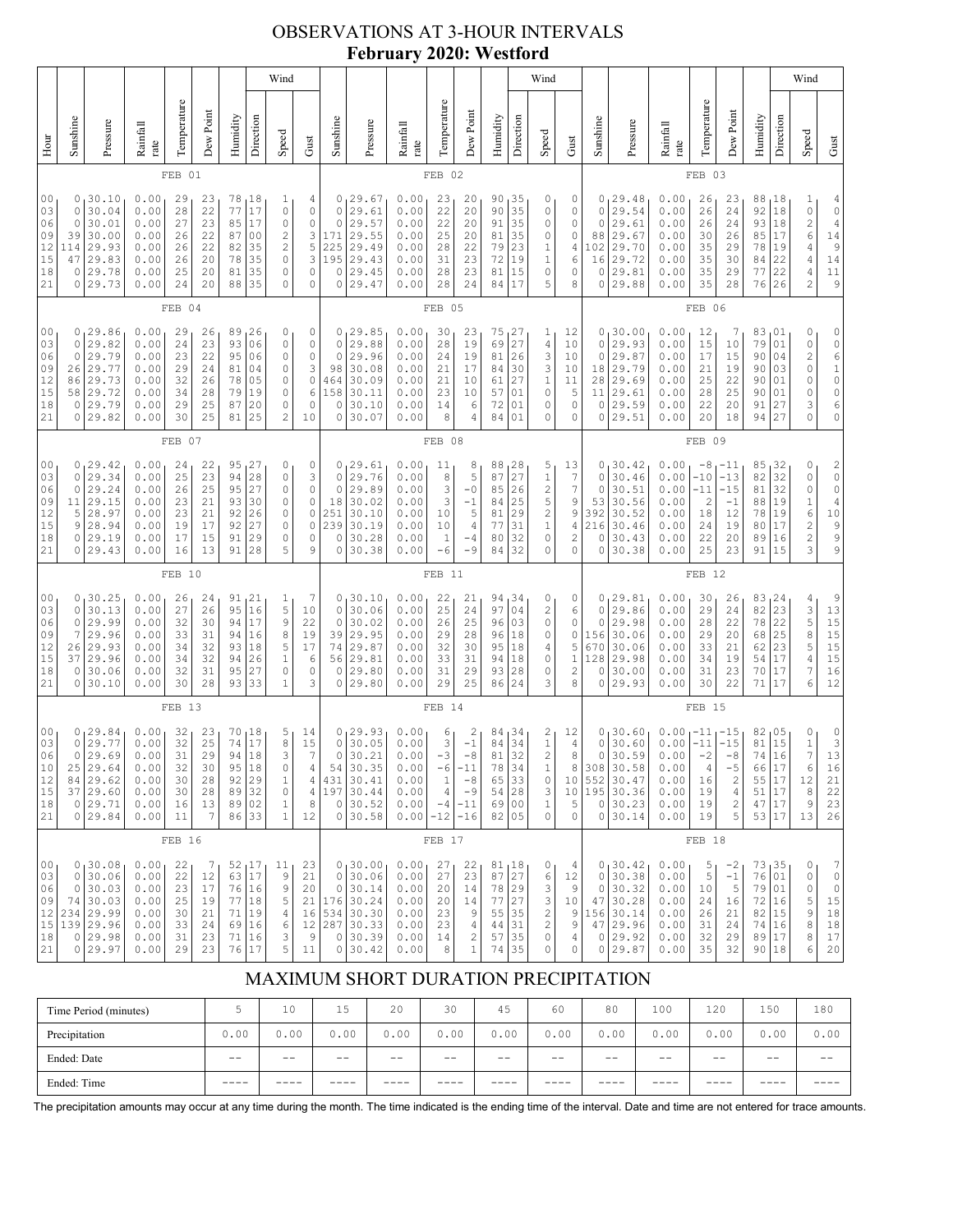### OBSERVATIONS AT 3-HOUR INTERVALS **February 2020: Westford**

|                                                                                                                                                                                                                                                                                                                                                                                                                                                                                                                                        |                                              |                                                                                  |                                                              |                                              |                                                          |                                              |                                                           | Wind                                                                                             |                                                                                    |                                                                  |                                                                             |                                                                                    |                                                  |                                                                  |                                                                                      |                                                                                            | Wind                                                                                            |                                                                                          |                                                              |                                                                            |                                                              |                                                    |                                              |                                                    |                                                                                        | Wind                                                                      |                                                                                         |
|----------------------------------------------------------------------------------------------------------------------------------------------------------------------------------------------------------------------------------------------------------------------------------------------------------------------------------------------------------------------------------------------------------------------------------------------------------------------------------------------------------------------------------------|----------------------------------------------|----------------------------------------------------------------------------------|--------------------------------------------------------------|----------------------------------------------|----------------------------------------------------------|----------------------------------------------|-----------------------------------------------------------|--------------------------------------------------------------------------------------------------|------------------------------------------------------------------------------------|------------------------------------------------------------------|-----------------------------------------------------------------------------|------------------------------------------------------------------------------------|--------------------------------------------------|------------------------------------------------------------------|--------------------------------------------------------------------------------------|--------------------------------------------------------------------------------------------|-------------------------------------------------------------------------------------------------|------------------------------------------------------------------------------------------|--------------------------------------------------------------|----------------------------------------------------------------------------|--------------------------------------------------------------|----------------------------------------------------|----------------------------------------------|----------------------------------------------------|----------------------------------------------------------------------------------------|---------------------------------------------------------------------------|-----------------------------------------------------------------------------------------|
| Hour                                                                                                                                                                                                                                                                                                                                                                                                                                                                                                                                   | Sunshine                                     | Pressure                                                                         | Rainfall<br>rate                                             | Temperature                                  | Dew Point                                                | Humidity                                     | Direction                                                 | Speed                                                                                            | Gust                                                                               | Sunshine                                                         | Pressure                                                                    | Rainfall<br>rate                                                                   | Temperature                                      | Dew Point                                                        | Humidity                                                                             | Direction                                                                                  | Speed                                                                                           | ${\rm Gust}$                                                                             | Sunshine                                                     | Pressure                                                                   | Rainfall<br>rate                                             | Temperature                                        | Dew Point                                    | Humidity                                           | Direction                                                                              | Speed                                                                     | Gust                                                                                    |
|                                                                                                                                                                                                                                                                                                                                                                                                                                                                                                                                        |                                              |                                                                                  |                                                              | FEB 19                                       |                                                          |                                              |                                                           |                                                                                                  |                                                                                    |                                                                  |                                                                             |                                                                                    | FEB 20                                           |                                                                  |                                                                                      |                                                                                            |                                                                                                 |                                                                                          |                                                              |                                                                            |                                                              | FEB 21                                             |                                              |                                                    |                                                                                        |                                                                           |                                                                                         |
| 00<br>0, 29.90<br>0.00<br>72, 22<br>36<br>28<br>10<br>25<br>29.93<br>0.00<br>68<br>03<br>$\circ$<br>33<br>24<br>$\sqrt{4}$<br>29.97<br>23<br>$\,8\,$<br>06<br>$\circ$<br>0.00<br>31<br>19<br>61<br>23<br>09<br>295<br>30.05<br>0.00<br>29<br>10<br>44<br>13<br>12<br>27<br>438<br>30.16<br>0.00<br>10<br>13<br>26<br>50<br>$2\,8$<br>$7\phantom{.0}$<br>15<br>318 30.19<br>0.00<br>25<br>$\sqrt{2}$<br>36<br>3<br>0.00<br>28<br>18<br>30.24<br>17<br>53<br>6<br>0<br>27<br>$-0$<br>55<br>21<br>0 30.32<br>0.00<br>13<br>$\overline{4}$ |                                              |                                                                                  |                                                              |                                              |                                                          |                                              | 21<br>17<br>21<br>25<br>26<br>17<br>19<br>10              | $\circ$<br>$\Omega$<br>258<br>555<br>246<br>$\mathbb O$                                          | 0, 30.34<br>30.34<br>30.36<br>30.43<br>30.43<br>30.40<br>30.45<br>0 30.48          | 0.00<br>0.00<br>0.00<br>0.00<br>0.00<br>0.00<br>0.00<br>0.00     | 9<br>7<br>$\sqrt{4}$<br>9<br>14<br>14<br>$\epsilon$<br>$-0$                 | $-0$<br>$-0$<br>$-1$<br>$\ensuremath{\mathsf{3}}$<br>$\frac{3}{1}$<br>$-5$<br>$-6$ | 65, 27<br>71<br>79<br>75<br>61<br>55<br>60<br>75 | 27<br>27<br>31<br>34<br>34<br>33<br>06                           | 0<br>$\circ$<br>0<br>$\,1$<br>$\overline{c}$<br>$\sqrt{2}$<br>$\,1\,$<br>$\mathbf 0$ | 0<br>$\mathbb O$<br>$\mathbb O$<br>8<br>$\boldsymbol{7}$<br>11<br>3<br>$\mathsf{O}\xspace$ | $\circ$<br>$\Omega$<br>197<br>547<br>220<br>$\circ$<br>$\circ$                                  | 0, 30.47<br>30.46<br>30.45<br>30.46<br>30.40<br>30.29<br>30.22<br>30.18                  | 0.00<br>0.00<br>0.00<br>0.00<br>0.00<br>0.00<br>0.00<br>0.00 | $-2$<br>$-2$<br>$-5$<br>9<br>22<br>25<br>22<br>21                          | $-8$<br>$-8$<br>$-10$<br>$-2$<br>6<br>6<br>7<br>10           | 76,06<br>76<br>80<br>63<br>50<br>44<br>52<br>60 18 | 06<br>16<br>17<br>16<br>15<br>17             | 0<br>$\circ$<br>$\,1\,$<br>6<br>5<br>8<br>6<br>9   | $\mathbb O$<br>$\begin{array}{c}\n0 \\ 5\n\end{array}$<br>12<br>$10$<br>16<br>14<br>18 |                                                                           |                                                                                         |
| FEB 22                                                                                                                                                                                                                                                                                                                                                                                                                                                                                                                                 |                                              |                                                                                  |                                                              |                                              |                                                          |                                              |                                                           | FEB 23                                                                                           |                                                                                    |                                                                  |                                                                             |                                                                                    |                                                  |                                                                  |                                                                                      |                                                                                            |                                                                                                 |                                                                                          | FEB 24                                                       |                                                                            |                                                              |                                                    |                                              |                                                    |                                                                                        |                                                                           |                                                                                         |
| 00<br>03<br>06<br>09<br>12<br>15<br>18<br>21                                                                                                                                                                                                                                                                                                                                                                                                                                                                                           | $\circ$<br>$\circ$<br>186<br>570<br>304<br>0 | 0, 30.12<br>30.10<br>30.09<br>30.10<br>30.07<br>30.04<br>30.07<br>0 30.09        | 0.00<br>0.00<br>0.00<br>0.00<br>0.00<br>0.00<br>0.00<br>0.00 | 21<br>19<br>19<br>25<br>35<br>37<br>29<br>24 | 8<br>$\boldsymbol{7}$<br>8<br>14<br>21<br>22<br>21<br>19 | 55<br>58<br>63<br>61<br>56<br>55<br>71<br>80 | <sub>1</sub> 18<br>18<br>18<br>18<br>21<br>21<br>20<br>20 | 6<br>$\mathsf S$<br>$\overline{4}$<br>6<br>7<br>6<br>3<br>$\Omega$                               | 17<br>12<br>11<br>13<br>14<br>15<br>7<br>4                                         | $\circ$<br>$\circ$<br>309<br>570<br>339<br>$\circ$               | 0, 30.09<br>30.08<br>30.07<br>30.08<br>30.03<br>29.98<br>29.97<br>0 29.98   | 0.00<br>0.00<br>0.00<br>0.00<br>0.00<br>0.00<br>0.00<br>0.00                       | 22<br>25<br>25<br>34<br>41<br>44<br>39<br>36     | 18<br>20<br>20<br>23<br>25<br>26<br>25<br>24                     | 84,17<br>83 18<br>81<br>65 18<br>53 16<br>48<br>56<br>62 17                          | 15<br> 18<br>17                                                                            | $\frac{3}{2}$<br>$\overline{c}$<br>3<br>6<br>8<br>3<br>3                                        | 5<br>9<br>$\boldsymbol{7}$<br>10<br>18<br>15<br>7<br>12                                  | $\circ$<br>$\circ$<br>297<br>570<br>350<br>$\circ$           | 0, 29.95<br>29.90<br>29.90<br>29.90<br>29.87<br>29.84<br>29.86<br>0 29.91  | 0.00<br>0.00<br>0.00<br>0.00<br>0.00<br>0.00<br>0.00<br>0.00 | 33<br>33<br>34<br>40<br>48<br>51<br>43<br>39       | 22<br>20<br>19<br>20<br>24<br>27<br>28<br>30 | 63,18<br>58<br>54<br>43<br>38<br>39<br>56<br>69 20 | 17<br>16<br>17<br>17<br>17<br>18                                                       | $\frac{1}{2}$<br>$\mathsf 3$<br>$\epsilon$<br>10<br>7<br>3<br>$\mathbf 0$ | $\frac{4}{8}$<br>$11\,$<br>18<br>$\overline{17}$<br>$16$<br>$\epsilon$<br>$\circ$       |
|                                                                                                                                                                                                                                                                                                                                                                                                                                                                                                                                        |                                              |                                                                                  |                                                              | FEB <sub>25</sub>                            |                                                          |                                              |                                                           |                                                                                                  |                                                                                    | FEB 26                                                           |                                                                             |                                                                                    |                                                  |                                                                  |                                                                                      |                                                                                            |                                                                                                 |                                                                                          |                                                              | FEB 27                                                                     |                                                              |                                                    |                                              |                                                    |                                                                                        |                                                                           |                                                                                         |
| 00<br>03<br>06<br>09<br>12<br>15<br>18<br>21                                                                                                                                                                                                                                                                                                                                                                                                                                                                                           | 0<br>174<br>211                              | 0, 29.92<br>0 29.88<br>29.87<br>29.89<br>29.90<br>98 29.90<br>0 29.93<br>0 29.96 | 0.00<br>0.00<br>0.00<br>0.00<br>0.00<br>0.00<br>0.00<br>0.00 | 36<br>35<br>35<br>40<br>41<br>37<br>34<br>34 | 29<br>29<br>30<br>32<br>31<br>32<br>32<br>29             | 79<br>81<br>73<br>68<br>83<br>92<br>84       | 75, 20<br>03<br>03<br>04<br>28<br>27<br>27<br>27          | 0<br>$\circ$<br>$\mathbb O$<br>$\circ$<br>$\sqrt{2}$<br>$\mathbb O$<br>$\circ$<br>$\Omega$       | 0<br>$\circ$<br>4<br>$\mathbb O$<br>$\,9$<br>$\mathbb O$<br>$\circ$<br>$\mathbb O$ | $\circ$<br>$\mathbf 0$<br>116<br>125<br>54<br>$\circ$<br>$\circ$ | 0, 29.95<br>29.96<br>29.99<br>30.01<br>30.00<br>29.94<br>29.89<br>29.81     | 0.00<br>0.00<br>0.00<br>0.00<br>0.00<br>0.00<br>0.00<br>0.00                       | 33<br>32<br>30<br>29<br>30<br>31<br>29<br>31     | 29<br>27<br>25<br>25<br>26<br>27<br>26<br>29                     | 83, 29<br>81<br>81<br>82<br>85<br>85<br>90<br>93 30                                  | 32<br>31<br> 27<br> 27<br> 27<br>30                                                        | 0<br>$\circ$<br>$\overline{c}$<br>$\circ$<br>$\mathbb O$<br>0<br>$\circ$<br>$\mathsf{O}\xspace$ | 2<br>3<br>$\overline{4}$<br>$\sqrt{2}$<br>$\mathbb O$<br>0<br>$\mathbb O$<br>$\mathbb O$ | $\circ$<br>$\circ$<br>21<br>21<br>0<br>$\Omega$              | 0, 29.73<br>29.51<br>29.33<br>33 29.14<br>29.19<br>29.27<br>29.36<br>29.42 | 0.00<br>0.00<br>0.00<br>0.00<br>0.00<br>0.00<br>0.00<br>0.00 | 40<br>40<br>38<br>37<br>30<br>27<br>25<br>24       | 32<br>33<br>34<br>35<br>29<br>25<br>22<br>19 | 71, 16<br>77<br>85<br>93<br>94<br>91<br>88<br>82   | 18<br>13<br>16<br>25<br>22<br>21<br>21                                                 | 8<br>$\circ$<br>$\mathbb O$<br>$\mathbf 0$<br>$\mathsf 9$<br>6<br>9<br>9  | 14<br>$\,$ 8 $\,$<br>$\tilde{0}$<br>$\overline{\mathbf{c}}$<br>19<br>15<br>$18\,$<br>23 |
|                                                                                                                                                                                                                                                                                                                                                                                                                                                                                                                                        |                                              |                                                                                  |                                                              | FEB 28                                       |                                                          |                                              |                                                           |                                                                                                  |                                                                                    |                                                                  |                                                                             |                                                                                    | FEB 29                                           |                                                                  |                                                                                      |                                                                                            |                                                                                                 |                                                                                          |                                                              |                                                                            |                                                              |                                                    |                                              |                                                    |                                                                                        |                                                                           |                                                                                         |
| 00<br>03<br>06<br>09<br>12<br>15<br>18<br>21                                                                                                                                                                                                                                                                                                                                                                                                                                                                                           | $\circ$<br>$\circ$<br>32<br>114<br>0         | 0, 29.43<br>29.45<br>29.49<br>29.55<br>29.57<br>120 29.59<br>29.64<br>0 29.67    | 0.00<br>0.00<br>0.00<br>0.00<br>0.00<br>0.00<br>0.00<br>0.00 | 22<br>20<br>21<br>20<br>24<br>25<br>23<br>20 | 18<br>16<br>15<br>17<br>17<br>20<br>13<br>16             | 84<br>78<br>75<br>82<br>66<br>83             | 84, 21<br>21<br>21<br>87 18<br>21<br>21<br>20<br>18       | 5<br>$\overline{4}$<br>$\boldsymbol{7}$<br>$\overline{4}$<br>8<br>$\,8\,$<br>5<br>$\overline{c}$ | $15\,$<br>16<br>16<br>10<br>20<br>15<br>14<br>$\overline{9}$                       | $\circ$<br>$\circ$<br>90<br>206<br>0<br>0                        | 0, 29.68<br>29.68<br>29.70<br>29.77<br>29.80<br>209 29.82<br>29.89<br>29.96 | 0.00<br>0.00<br>0.00<br>0.00<br>0.00<br>0.00<br>0.00<br>0.00                       | 17<br>13<br>11<br>12<br>15<br>17<br>14<br>14     | 14<br>10<br>$\,8\,$<br>8<br>$\,8\,$<br>$\overline{9}$<br>10<br>7 | 88, 28<br>88<br>86 31<br>82 33<br>72<br>69<br>82<br>76                               | 01<br>22<br>25<br>29<br>27                                                                 | 3<br>$\mathbb O$<br>$\mathbb O$<br>$\sqrt{2}$<br>$\mathbf{3}$<br>$\sqrt{2}$<br>$\circ$<br>0     | 9<br>$\circ$<br>3<br>5<br>11<br>10<br>$\,8\,$<br>$\circ$                                 |                                                              |                                                                            |                                                              |                                                    |                                              |                                                    |                                                                                        |                                                                           |                                                                                         |
|                                                                                                                                                                                                                                                                                                                                                                                                                                                                                                                                        |                                              |                                                                                  |                                                              |                                              |                                                          |                                              |                                                           |                                                                                                  |                                                                                    |                                                                  |                                                                             |                                                                                    |                                                  |                                                                  |                                                                                      |                                                                                            |                                                                                                 |                                                                                          |                                                              |                                                                            |                                                              |                                                    |                                              |                                                    |                                                                                        |                                                                           |                                                                                         |
|                                                                                                                                                                                                                                                                                                                                                                                                                                                                                                                                        |                                              |                                                                                  |                                                              |                                              |                                                          |                                              |                                                           |                                                                                                  |                                                                                    |                                                                  |                                                                             |                                                                                    |                                                  |                                                                  |                                                                                      |                                                                                            |                                                                                                 |                                                                                          |                                                              |                                                                            |                                                              |                                                    |                                              |                                                    |                                                                                        |                                                                           |                                                                                         |

NOTES:<br>Units: Temperature=°F, Wind=mph, Pressure=Inches Hg, Precipitation=inches.<br>Units: Temperature=°F, Wind=mph, Pressure=Inches Hg, Precipitation=inches.<br>
Yind Direction: Directions are those from which the wind is blow

### WEATHER NOTES SUMMARY BY HOUR

|    |                                                          |                                                          | Resultant<br>Wind                                                            |                                              |                                              |                                              |                                                      |                                              |                                                      |
|----|----------------------------------------------------------|----------------------------------------------------------|------------------------------------------------------------------------------|----------------------------------------------|----------------------------------------------|----------------------------------------------|------------------------------------------------------|----------------------------------------------|------------------------------------------------------|
| ì. | Hour                                                     | Sunshine                                                 | Pressure                                                                     | Temperature                                  | Dew Point                                    | Humidity                                     | Wind Speed                                           | Direction                                    | Speed                                                |
|    | 0 <sub>0</sub><br>03<br>06<br>09<br>12<br>15<br>18<br>21 | 0<br>0<br>$\Omega$<br>117<br>288<br>150<br>0<br>$\Omega$ | 29.966<br>29.953<br>29.954<br>29.968<br>29.946<br>29.920<br>29.949<br>29.969 | 21<br>20<br>19<br>22<br>26<br>28<br>23<br>21 | 15<br>15<br>15<br>16<br>18<br>18<br>16<br>16 | 79<br>80<br>82<br>78<br>72<br>70<br>76<br>79 | 2.3<br>2.0<br>2.5<br>3.2<br>4.2<br>3.2<br>2.5<br>2.8 | 21<br>21<br>20<br>20<br>21<br>20<br>20<br>20 | 1.7<br>1.3<br>1.7<br>2.2<br>2.9<br>2.3<br>1.9<br>2.1 |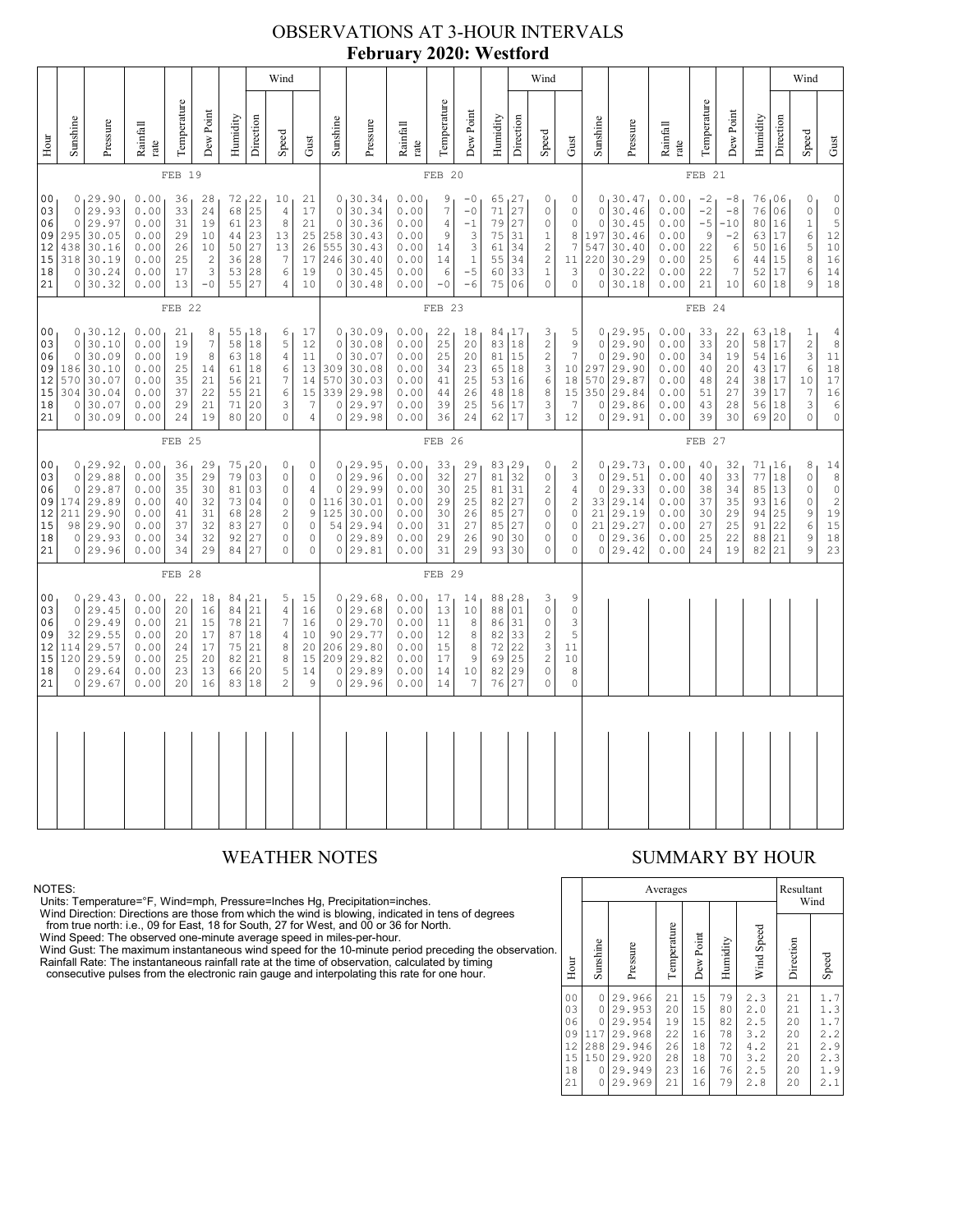# HOURLY PRECIPITATION (Water Equivalent) **February 2020: Westford**

| Date                                                               |    |    |    |    |    |    | A.M. Hour Ending at |    |                                                                                                                                                                                                                                                                                                                                                                                                                                          |    |    |    | P.M. Hour Ending at |    |    |    |    |    |    |    |    |    |    |    |                                                            |  |
|--------------------------------------------------------------------|----|----|----|----|----|----|---------------------|----|------------------------------------------------------------------------------------------------------------------------------------------------------------------------------------------------------------------------------------------------------------------------------------------------------------------------------------------------------------------------------------------------------------------------------------------|----|----|----|---------------------|----|----|----|----|----|----|----|----|----|----|----|------------------------------------------------------------|--|
|                                                                    | 01 | 02 | 03 | 04 | 05 | 06 | 07                  | 08 | 09                                                                                                                                                                                                                                                                                                                                                                                                                                       | 10 | 11 | 12 | 01                  | 02 | 03 | 04 | 05 | 06 | 07 | 08 | 09 | 10 | 11 | 12 | Date                                                       |  |
| 01<br>$02\,$<br>03<br>04<br>05                                     |    |    |    |    |    |    |                     |    |                                                                                                                                                                                                                                                                                                                                                                                                                                          |    |    |    |                     |    |    |    |    |    |    |    |    |    |    |    | 01<br>02<br>03<br>03<br>04<br>05                           |  |
| 06<br>07<br>$0\,8$<br>09<br>10                                     |    |    |    |    |    |    |                     |    |                                                                                                                                                                                                                                                                                                                                                                                                                                          |    |    |    |                     |    |    |    |    |    |    |    |    |    |    |    | $06$<br>07<br>08<br>09<br>09<br>10                         |  |
| $1\,1$<br>$12\,$<br>$13\,$<br>$1\,4$<br>15                         |    |    |    |    |    |    |                     |    |                                                                                                                                                                                                                                                                                                                                                                                                                                          |    |    |    |                     |    |    |    |    |    |    |    |    |    |    |    | $\begin{array}{c} 11 \\ 12 \\ 13 \\ 14 \\ 15 \end{array}$  |  |
| 16<br>17<br>$1\,8$<br>19<br>20                                     |    |    |    |    |    |    |                     |    |                                                                                                                                                                                                                                                                                                                                                                                                                                          |    |    |    |                     |    |    |    |    |    |    |    |    |    |    |    | $\begin{array}{ c} 16 \\ 17 \\ 18 \\ 19 \\ 20 \end{array}$ |  |
| 21<br>$2\sqrt{2}$<br>$\begin{array}{c} 23 \\ 24 \end{array}$<br>25 |    |    |    |    |    |    |                     |    |                                                                                                                                                                                                                                                                                                                                                                                                                                          |    |    |    |                     |    |    |    |    |    |    |    |    |    |    |    |                                                            |  |
| $\begin{array}{c} 2 \, 6 \\ 2 \, 7 \\ 2 \, 8 \end{array}$<br>29    |    |    |    |    |    |    |                     |    |                                                                                                                                                                                                                                                                                                                                                                                                                                          |    |    |    |                     |    |    |    |    |    |    |    |    |    |    |    | $26$<br>$27$<br>$28$<br>$29$                               |  |
|                                                                    |    |    |    |    |    |    |                     |    | $\text{Sum}[\text{o.} \text{o} 0   \text{o.} \text{o} 0   \text{o.} \text{o} 1   \text{o.} \text{o} 1   \text{o.} \text{o} 0   \text{o.} \text{o} 0   \text{o.} \text{o} 1   \text{o.} \text{o} 0   \text{o.} \text{o} 0   \text{o.} \text{o} 0   \text{o.} \text{o} 0   \text{o.} \text{o} 0   \text{o.} \text{o} 0   \text{o.} \text{o} 1   \text{o.} \text{o} 1   \text{o.} \text{o} 1   \text{o.} \text{o} 1   \text{o.} \text{o} 1$ |    |    |    |                     |    |    |    |    |    |    |    |    |    |    |    |                                                            |  |

During a frozen precipitation event, hourly precipitation totals may not be recorded. In this case, daily amounts are typically entered in the last column (hour ending at 12 A.M.)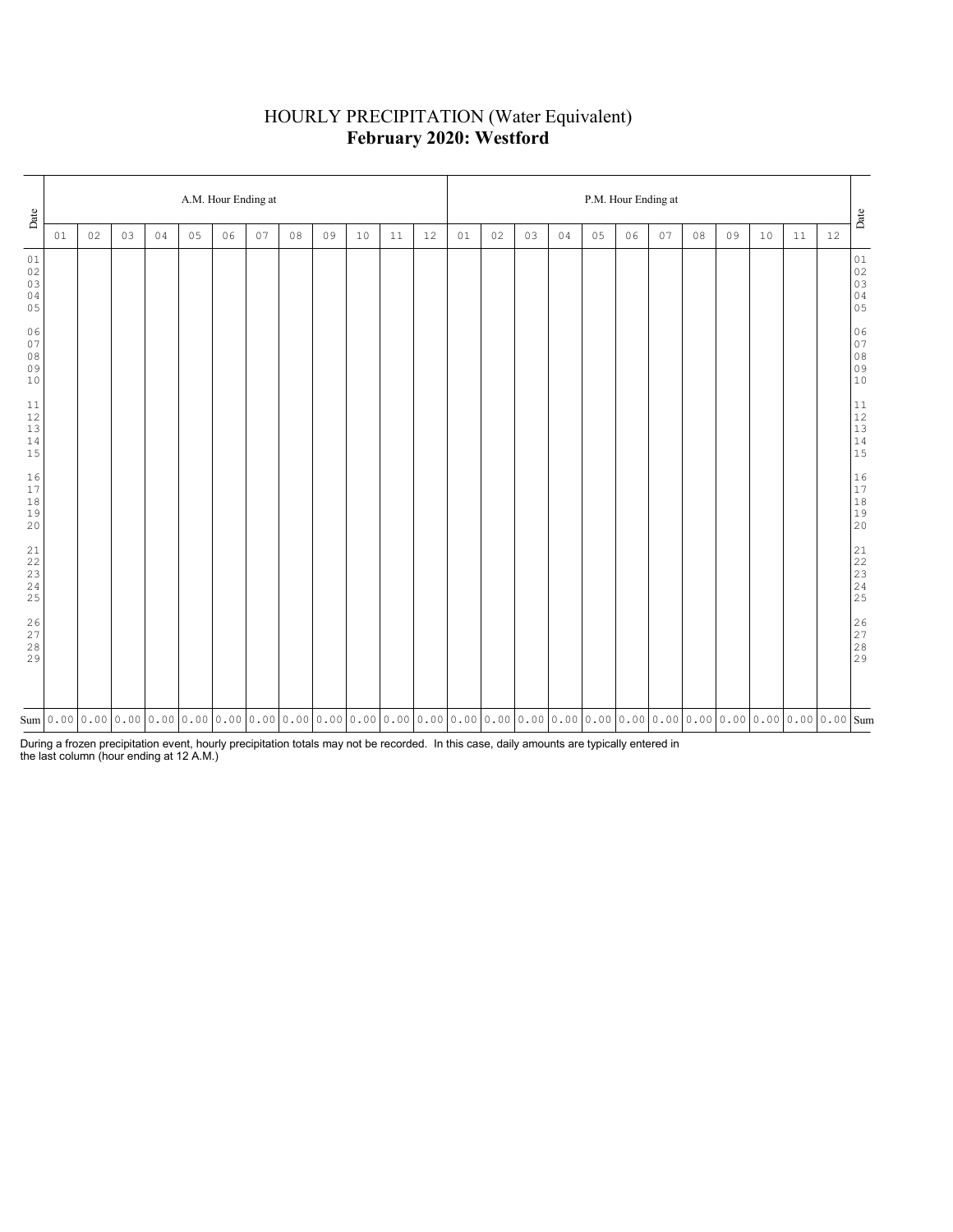# HOUR-BY-HOUR DATA **February 2020: Westford**